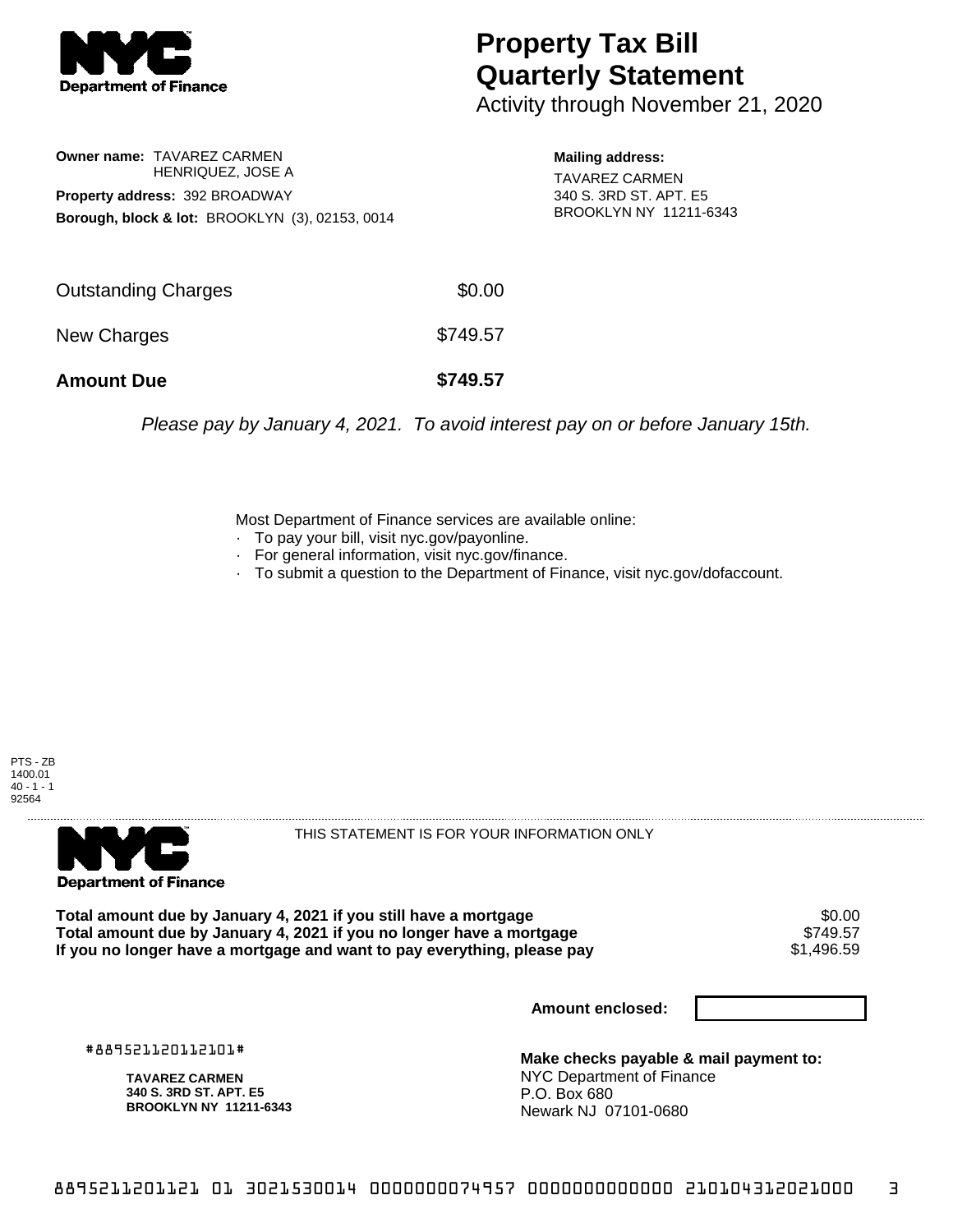

| <b>Billing Summary</b>                                                     | <b>Activity Date Due Date</b> |                     | Amount        |
|----------------------------------------------------------------------------|-------------------------------|---------------------|---------------|
| Outstanding charges including interest and payments                        |                               |                     | \$0.00        |
| Finance-Property Tax                                                       |                               | 01/01/2021          | \$758.31      |
| Adopted Tax Rate                                                           |                               |                     | $$-8.74$      |
| <b>Total amount due</b>                                                    |                               |                     | \$749.57      |
| <b>Tax Year Charges Remaining</b>                                          | <b>Activity Date</b>          | <b>Due Date</b>     | <b>Amount</b> |
| Finance-Property Tax                                                       |                               | 04/01/2021          | \$758.31      |
| Adopted Tax Rate                                                           |                               |                     | $$-8.74$      |
| Total tax year charges remaining                                           |                               |                     | \$749.57      |
| If you pay everything you owe by January 4, 2021, you would save:          |                               | \$2.55              |               |
| How We Calculated Your Property Tax For July 1, 2020 Through June 30, 2021 |                               |                     |               |
|                                                                            |                               | Overall             |               |
| Tax class 1 - Small Home, Less Than 4 Families                             |                               | <b>Tax Rate</b>     |               |
| Original tax rate billed                                                   |                               | 21.1670%            |               |
| New Tax rate                                                               |                               | 21.0450%            |               |
| <b>Estimated Market Value \$654,000</b>                                    |                               |                     |               |
|                                                                            |                               |                     | <b>Taxes</b>  |
| <b>Billable Assessed Value</b>                                             |                               | \$14,330            |               |
| <b>Taxable Value</b>                                                       |                               | \$14,330 x 21.0450% |               |
| <b>Tax Before Abatements and STAR</b>                                      |                               | \$3,015.76          | \$3,015.76    |
| Annual property tax                                                        |                               |                     | \$3,015.76    |
| Original property tax billed in June 2020                                  |                               |                     | \$3,033.24    |
| <b>Change In Property Tax Bill Based On New Tax Rate</b>                   |                               |                     | $$-17.48$     |

Please call 311 to speak to a representative to make a property tax payment by telephone.

For information about the interest rate charged on late payments, visit nyc.gov/taxbill.

## **Home banking payment instructions:**

- 1. **Log** into your bank or online bill pay website.
- 2. **Add** the new payee: NYC DOF Property Tax. Enter your account number, which is your boro, block and lot, as it appears here: 3-02153-0014 . You may also need to enter the address for the Department of Finance. The address is P.O. Box 680, Newark NJ 07101-0680.
- 3. **Schedule** your online payment using your checking or savings account.

## **Did Your Mailing Address Change?**

If so, please visit us at **nyc.gov/changemailingaddress** or call **311.**

When you provide a check as payment, you authorize us either to use information from your check to make a one-time electronic fund transfer from your account or to process the payment as a check transaction.